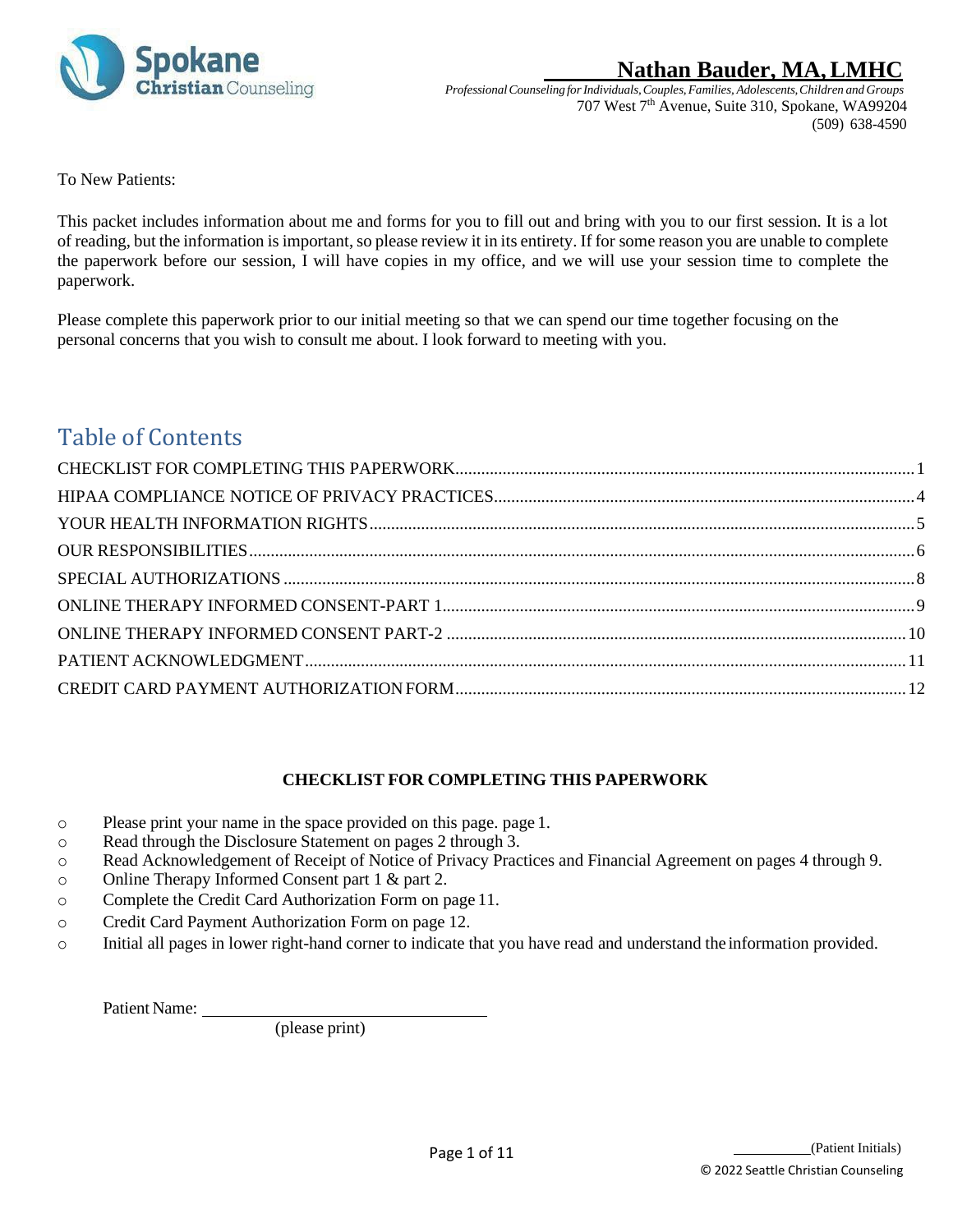

*ProfessionalCounseling forIndividuals,Couples,Families, Adolescents,Children and Groups* 2426 South Dishman Mica Road, Suite 2, Spokane Valley, WA 99206 707 West 7<sup>th</sup> Avenue, Suite 310, Spokane, WA99202 (509) 638-4590

### **DISCLOSURE STATEMENT**

### **Counselor Training, Counseling Orientation, General Information, and Counseling Fees**

**Training and Degrees:** I received my Master of Arts degree in Clinical Mental Health Counseling from Northern Arizona University and my Bachelor of Science degree in Psychology from Montana State University Billings. I am also a Nationally Certified Counselor with Gottman Method Couples Therapy (Certified Level 1). In addition, I've received multi-cultural training through Native Americans for Community Action, Dialectical Behavioral Therapy training through Passages (a female in-patient treatment facility), and Matrix Relapse Prevention and STOP Program training (domestic violence therapy). I have been working in the counseling field since 2011 including roles as a community health specialist and behavioral health technician. Through my mental health tenure, I have worked in community mental health centers, inpatient treatment centers, Native American specific clinics, court mandated services, and federal treatment centers. I practice under the title of a Washington State Licensed Mental Health Counselor (LH61264156.) Seattle Christian Counseling, PLLC provides office space and administrative support to Annapurna Counseling, PLLC. Annapurna Counseling, PLLC is responsible for all patient care.

**Counseling Orientation:** A Christian approach to counseling offers the hope of everlasting life that feels like sunshine after the rain. There is an honesty beyond the scope of therapy that lies in the faith of knowing that our life circumstances are in the hands of our Creator and that He loves us more profoundly than we could ever know. As an insight-oriented therapist, I consistently use Rogerian, Existential, Gestalt, Adlerian, and Jungian orientations in session depending on my clients' needs and circumstances.

**Fees:** The fee for counseling is **\$140** per 50-minute session for individuals and couples. Initial sessions are run in the 53 minute session format. Fees are adjusted annually on January 1 and will not increase more than 10% per year. Payments (cash, check, or credit) are to be made at the beginning of each session. In addition to your session fee, there will be a fee for using your credit card, which will be the exact amount the credit card company charges Seattle Christian Counseling. Fees change regularly but will range between 2.5%-4% of your transaction. If you would like to know the exact current rate, please ask your therapist at the time of your appointment. A \$30 fee will be charged for returned checks. Unpaid balances incur the maximum finance charge allowed by law after 30 days. Outstanding balances may be sent to a collection agency.

**Missed Appointments:** In the event that you are unable to keep an appointment, please notify me via phone a minimum of three days (72-hours) in advance. E-mail and text messages are not adequate notice. **If you miss your appointment for whatever reason and fail to give me adequate notice, you will be responsible for the full fee for the session.** If you are late, I will still stop at our regular ending time in order to keep my schedule, and you will still be required to pay for the entire session. In the event of a missed appointment, the bill will reflect a late cancellation instead of a clinical session. Most insurance companies will not reimburse for missed appointments. If I have an emergency, I will notify you as soon as possible of my need to reschedule our appointment.

**Termination of Treatment:** When you wish to terminate treatment, please give a minimum of one week's notice. You may terminate treatment at any time without moral, legal, or financial obligation beyond payment of services already rendered. It is expected that we will discuss the prospect of termination so that both parties will be clear about any details that need attention as part of the termination process. If you fail to schedule a future appointment, cancel a scheduled appointment, or fail to keep a scheduled appointment and do not contact me within 30 days of the date of last recorded contact, it will be understood that you have terminated treatment. I shall have no further obligation to you once treatment has been terminated.

**Testifying in Court:** If you become involved in any legal proceedings that require my participation, you will be expected to pay for all of my professional time. This includes any preparation and transportation time, even if I am called to testify by another party. Because of the difficulty of legal involvement, I charge \$185 per hour for preparation and travel, for attendance (waiting and participation) at any legal proceeding. Having said this, I am not a certified child custody evaluator and will be unable to help you legally if this is your purpose in pursuing treatment with me.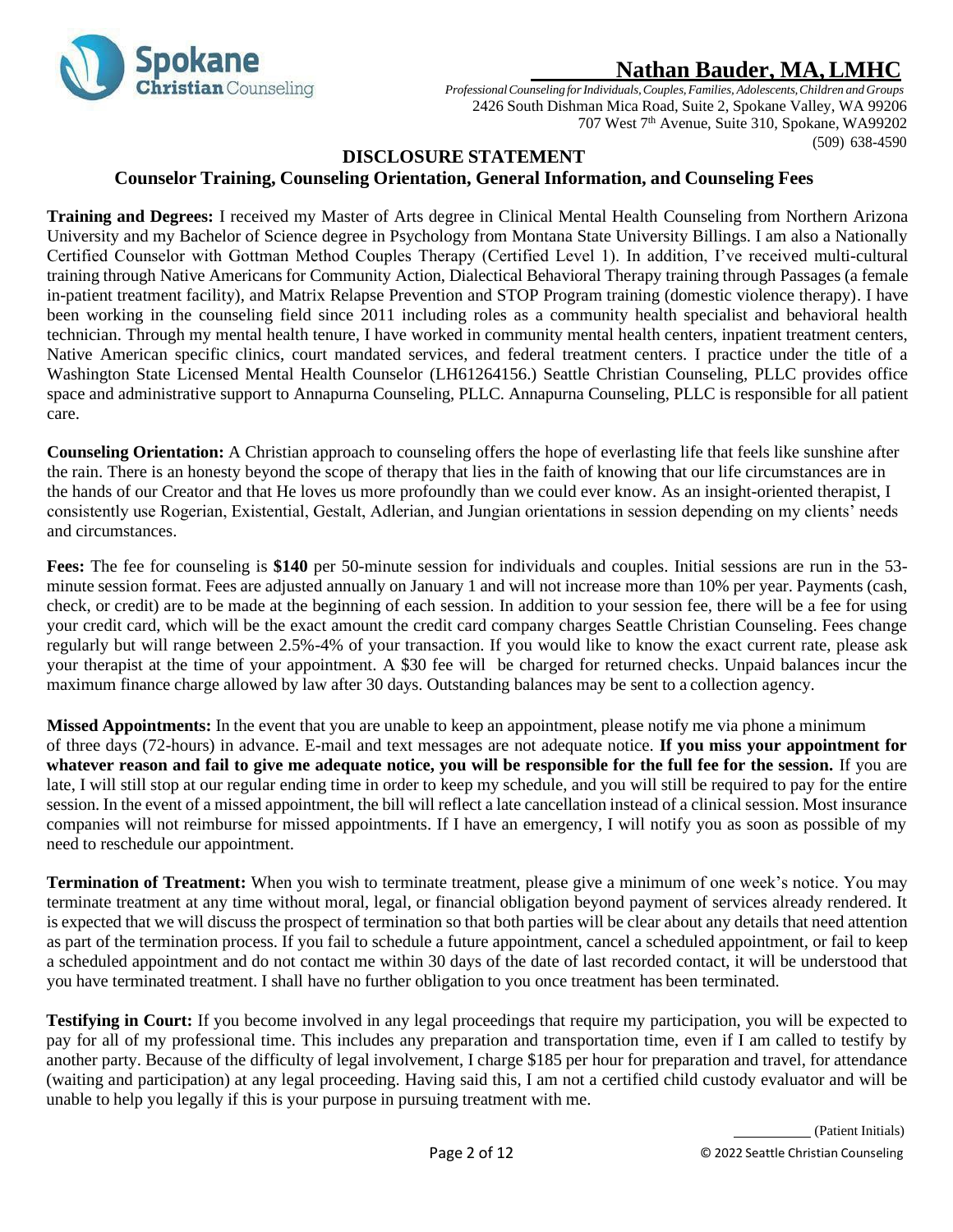

*ProfessionalCounseling forIndividuals,Couples,Families, Adolescents,Children and Groups* 2426 South Dishman Mica Road, Suite 2, Spokane Valley, WA 99206 707 West 7<sup>th</sup> Avenue, Suite 310, Spokane, WA99202 (509) 638-4590

**Choosing a Counselor:** You have the right to choose a counselor who best suits your needs and purposes. You may seek a second opinion from another mental health practitioner or may terminate therapy at any time.

**State Mandated Disclosure:** I have broad discretion to release any information that I deem relevant in situations where I believe my patient or others to be at risk of physical harm, physical or sexual abuse, molestation, or severe neglect.

**Consultations:** I regularly consult with other professionals regarding patients with whom I am working. This allows me to gain other perspectives and ideas about how to better help you reach your goals. These consultations are conducted in such a way that confidentiality is maintained.

**State Registration:** Therapists practicing psychotherapy for a fee must be registered or certified with the Department of Health for the protection of the public health and safety. Registration of an individual with the department does not include recognition of any practice standards, nor does it necessarily imply the effectiveness of any treatment. The purpose of the Counselor Credentialing Act (Chapter 18.19 RCW) is (a) to provide protection for public health and safety, and (b) to empower the citizens of the State of Washington by providing a complaint process against those counselors who commit acts of unprofessional conduct.

**Unprofessional Conduct:** The brochure titled "Counseling or Hypnotherapy Patients" lists ways in which counselors may work in an unprofessional manner. If you suspect that my conduct has been unprofessional in any way, please contact the Department of Health at the following address and phone number:

> Department of Health, Counselor Programs PO Box 47869 Olympia WA 98504-7869 (360) 664-9098

**Contacting Me by Phone:** You may leave me a voice message at **(406) 381-2071**. I check this message periodically and will typically return you call within 24 hours. Please limit your phone conversation needs to appointment scheduling and emergencies.

**Emergencies:** If you are in an emergency situation and cannot reach me, please call one of the following numbers for help:

General Emergencies: 911

Crisis Clinic: (800) 244-5767 or (206) 461-3222

I have read and understand the information present in this form.

Date:

Patient Signature

Date:

Nathan Bauder, MA, LMHC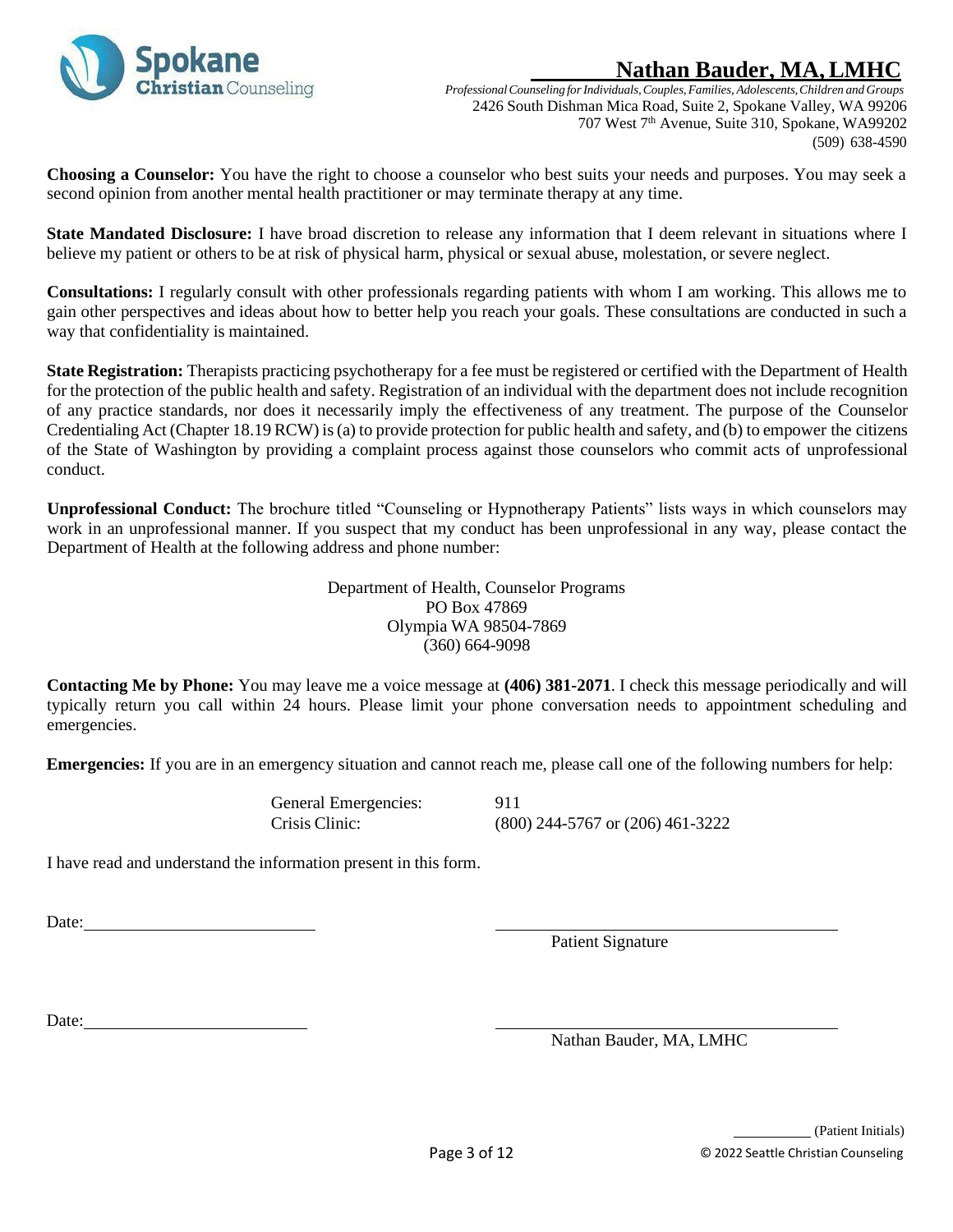

*ProfessionalCounseling forIndividuals,Couples,Families, Adolescents,Children and Groups* 2426 South Dishman Mica Road, Suite 2, Spokane Valley, WA 99206 707 West 7<sup>th</sup> Avenue, Suite 310, Spokane, WA99202 (509) 638-4590

#### **HIPAA COMPLIANCE NOTICE OF PRIVACY PRACTICES**

<span id="page-3-0"></span>**This notice describes how medical information about you may be used and disclosed, and how you can get access to this information. This information will include Protected Health Information (PHI), as that term is defined in privacy regulations issued by the United States Department of Health and Human Services pursuant to the Health Insurance Portability and Accountability Act of 1996 ("HIPAA") and, as applicable, RCW Chapter 70.02 entitled "Medical Records - Health Care Access and Disclosure." Please review it carefully.**

We respect your privacy. We understand that your personal health information is very sensitive. We will not disclose your information to others unless you tell us to do so, or unless the law authorizes or requires us to do so. The law protectsthe privacy of the health information we create and obtain in providing our care and services to you. For example, your protected health information includes your symptoms, test results, diagnoses, treatments, health information from other providers, and billing and payment information relating to these services. Federal and state law allows us to use and disclose your protected health information for purposes of treatment and health care operations. State law requires us to get your authorization to disclose this information for payment purposes.

### **Protected Health Information:**

*Protected health information* means individually identifiable health information:

- Transmitted by electronic media.
- Maintained in any medium described in the definition of electronic media;or
- Transmitted or maintained in any other form or medium.

#### **Examples of Use and Disclosures of Protected Health Information for Treatment, Payment, and Health Operations**

#### **For treatment:**

- Information obtained by a nurse, physician, clinical psychologist, MSW, therapist, or other member of our health care team will be recorded in your medical record and used to help decide what care may be right foryou.
- We may also provide information to others providing you care. This will help them stay informed about your care.

#### **For payment:**

• In Washington State, written patient permission is required to use or disclose PHI for payment purposes, including to your health insurance plan. We will have you sign another form Assignment of Benefits or similar form for this purpose (RCW 70.02.030(6)). Health plans need information from us about your medical care. Information provided to health plans may include your diagnosis, procedures performed, or recommended care.

#### **For health care operations:**

- We use your medical records to assess quality and improve services.
- We may use and disclose medical records to review the qualifications and performance of our health care providersand to train ourstaff.
- We may contact you to remind you about appointments and give you information about treatment alternatives or other health-related benefits and services.
- We may use and disclose your information to conduct or arrange for services, including medical quality review by your health plan. accounting, legal, risk management, and insurance services. audit functions, including fraud and abuse detection and compliance programs.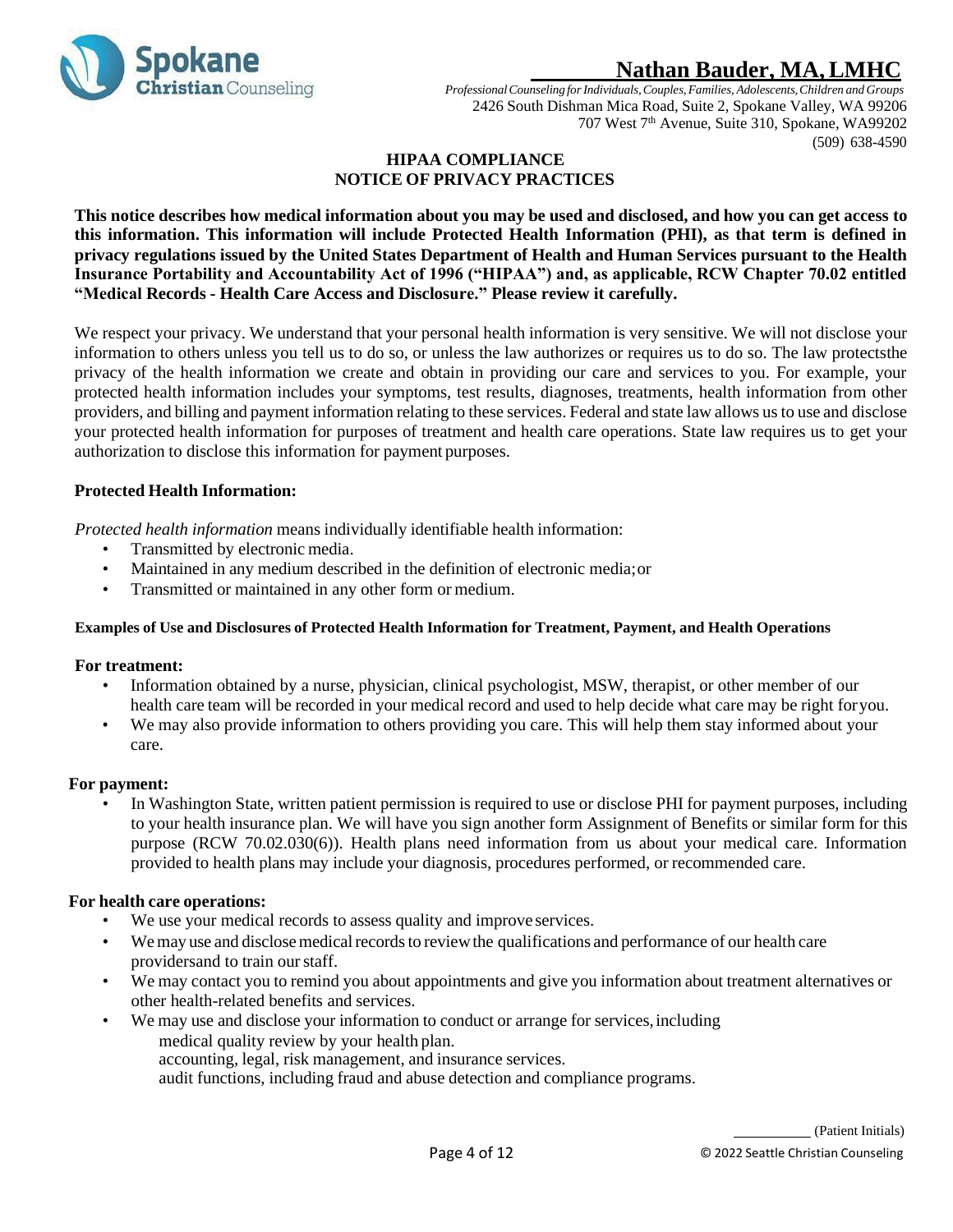

*ProfessionalCounseling forIndividuals,Couples,Families, Adolescents,Children and Groups* 2426 South Dishman Mica Road, Suite 2, Spokane Valley, WA 99206 707 West 7<sup>th</sup> Avenue, Suite 310, Spokane, WA99202 (509) 638-4590

### **YOUR HEALTH INFORMATION RIGHTS**

<span id="page-4-0"></span>The health and billing records we create, and store are the property of health care provider. The protected health information in it, however, generally belongs to you. You have a right to:

- Receive, read, and ask questions about this Notice.
- Ask us to restrict certain uses and disclosures. You must deliver this request in writing to us. We are not required to grant the request. But we will comply with any request granted.
- Request and receive from us a paper copy of the most current Notice of Privacy Practices for Protected Health Information ("Notice").
- Request that you be allowed to see and get a copy of your protected health information. You may make this request in writing. We have a form available for this type of request.
- Have us review a denial of access to your health information—except in certain circumstances.
- Ask us to change your health information. You may give us this request in writing. You may write a statement of disagreement if your request is denied. It will be stored in your medical record and included with any release of your records.
- When you request, we will give you a list of disclosures of your health information. The list will not include disclosures to third-party payors. You may receive this information without charge once every 12 months. We will notify you of the cost involved if you request this information more than once in 12months.
- Ask that your health information be given to you by another means or at another location. Please sign, date, and give us your request in writing.
- Cancel prior authorizations to use or disclose health information by giving us a written revocation. Your revocation does not affect information that has already been released. It also does not affect any action taken before we have it. Sometimes, you cannot cancel an authorization if its purpose were to obtain insurance.

For help with these rights during normal business hours, please contact our Privacy Officer:

Nathan Bauder, MA, LMHC

707 West 7<sup>th</sup> Avenue, Suite 310 Spokane, WA 99202 Tel: (509) 638-4590

### **Psychotherapy Notes:**

Notes recorded (in any medium) by a health care provider who is a mental health professional documenting or analyzing the contents of a conversation during a private counseling session or a group, joint, or family counseling session and that are separated from the rest of the individual's medical record. *Psychotherapy notes* excludes medication prescription and monitoring, counseling session start and stop times, the modalities and frequencies of treatment furnished, results of clinical tests, and any summary of the following items: diagnosis, functional status, the treatment plan, symptoms, prognosis, and progress to date. An authorization to use or disclose psychotherapy notes is required except if used by the originator of the notes for treatment, to a person or persons reasonably able to prevent or lessen the threat (including the target of the threat), if the originator believes in good faith that the use or disclosure is necessary to prevent or lessen a serious and imminent threat to the health or safety of a person or the public, if the notes are to be used in the course of training students, trainees or practitioners in mental health; to defend a legal action or any other legal proceeding brought forth by the patient; when used by a medical examiner or coroner; for health oversight activities of the originator; or when required by law.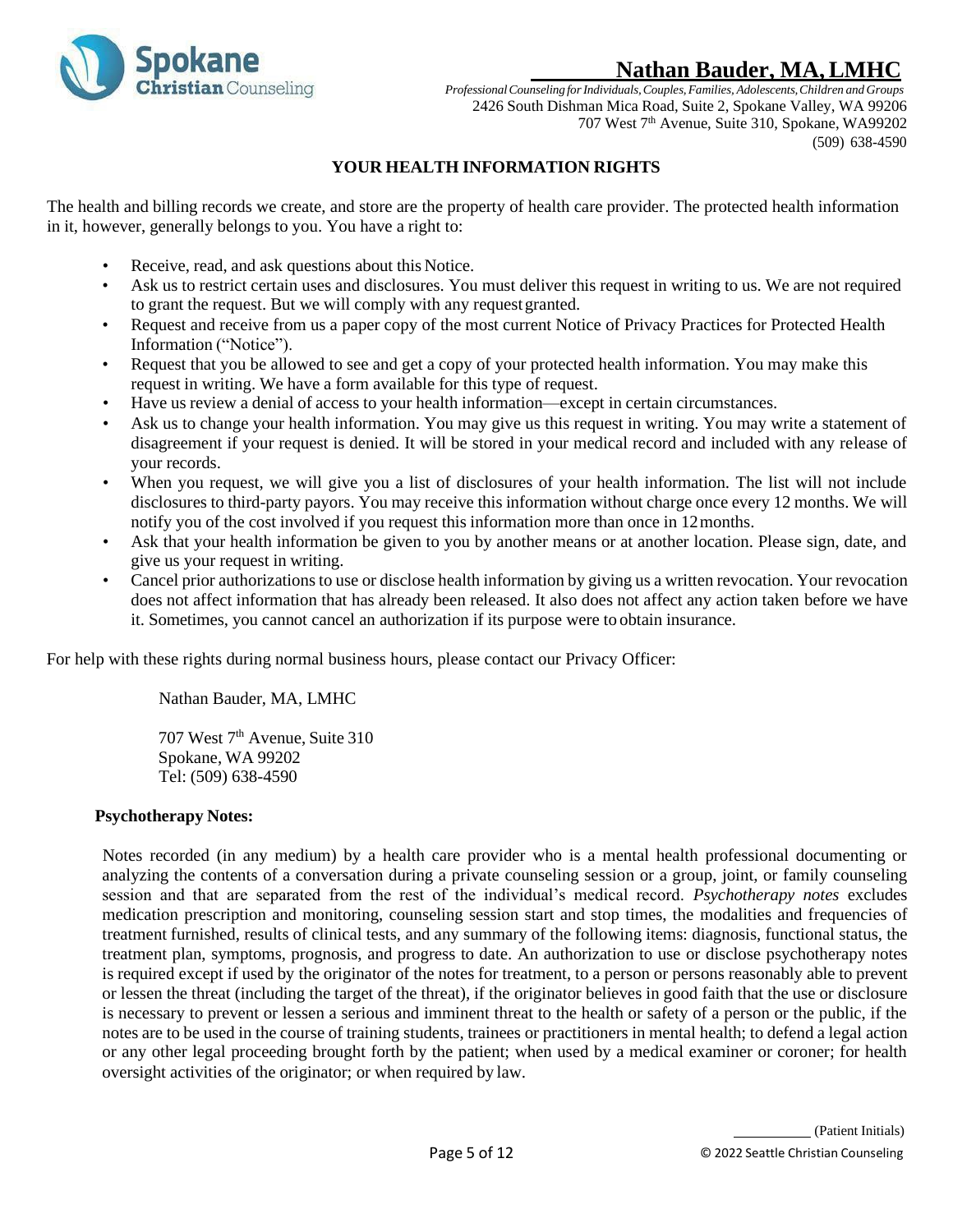

*ProfessionalCounseling forIndividuals,Couples,Families, Adolescents,Children and Groups* 2426 South Dishman Mica Road, Suite 2, Spokane Valley, WA 99206 707 West 7<sup>th</sup> Avenue, Suite 310, Spokane, WA99202 (509) 638-4590

### **OUR RESPONSIBILITIES**

#### <span id="page-5-0"></span>**We are required to:**

- Keep your protected health information private.
- Give you this Notice.
- Follow the terms of this Notice.

We have the right to change our practices regarding the protected health information we maintain. If we make changes, we will update this Notice. You may receive the most recent copy of this Notice by calling and asking for it or by visiting our office or medical records department to pick one up.

#### **To Ask for Help or Complain**

If you have questions, want more information, or want to report a problem about the handling of your protected health information, you may contact our Privacy Officer at the above address.

If you believe your privacy rights have been violated, you may discuss your concerns with the Privacy Officer. You may send a written complaint to the Washington State Department of Health at:

510 4<sup>th</sup> Avenue W, Suite 404 Seattle, WA 98119

You may also file a complaint with the U.S. Secretary of Health and Human Services.

We respect your right to file a complaint with us or with the U.S. Secretary of Health and Human Services. If you complain, we will not retaliate against you.

#### **Other Disclosures and Uses of Protected Health Information**

Notification of Family and Others:

Unless you object, we may release health information about you to a friend or family member who is involved in your medical care. We may also give information to someone who helps pay for your care. We may tell your family or friends your condition and that you are in a hospital. This would be limited to your name and general health condition (for example, "critical," "poor," "fair," "good" or similar statements). In addition, we may disclose health information about you to assist in disaster relief efforts.

You have the right to object to this use or disclosure of your information. If you object, we will not use or disclose it.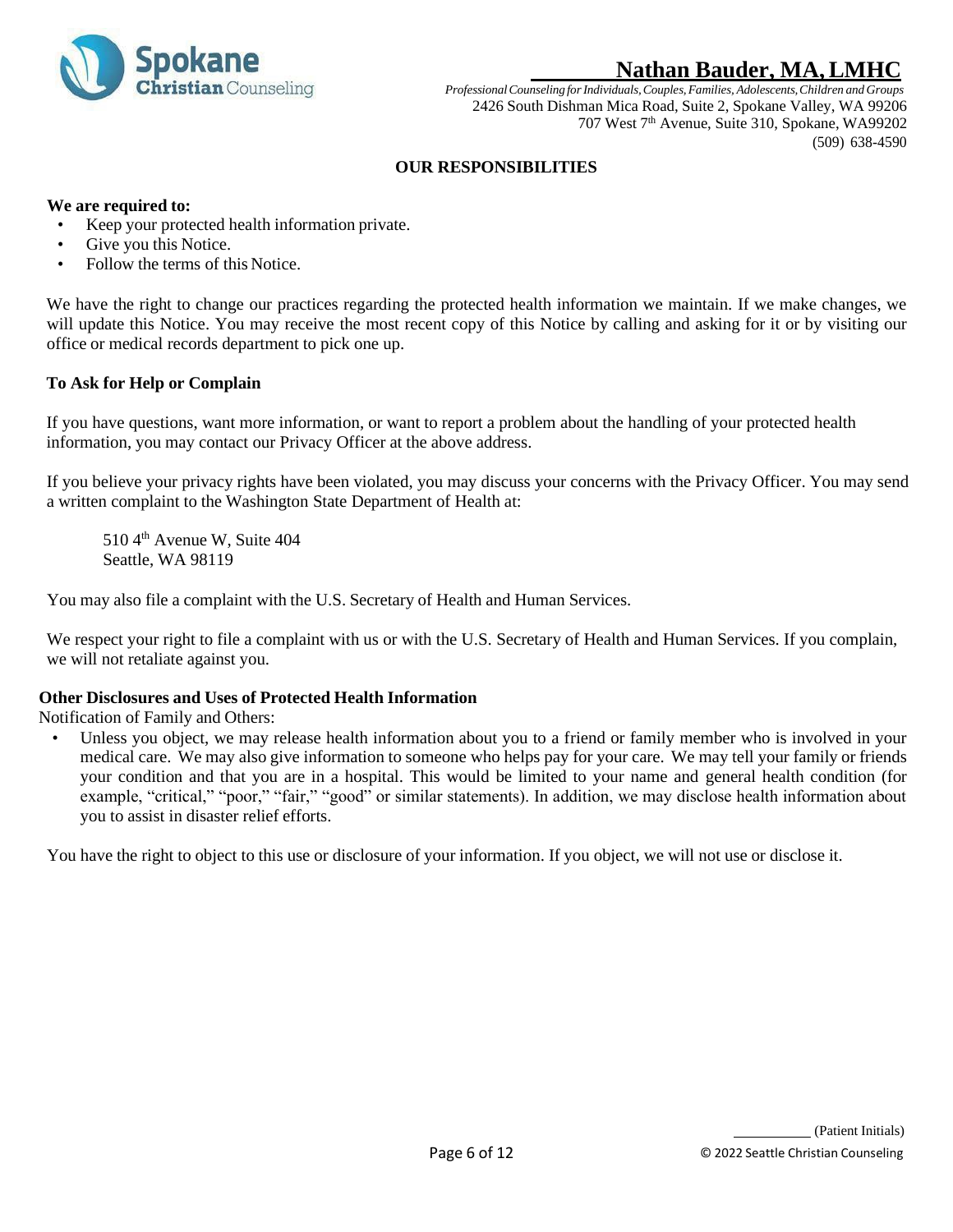

*ProfessionalCounseling forIndividuals,Couples,Families, Adolescents,Children and Groups* 2426 South Dishman Mica Road, Suite 2, Spokane Valley, WA 99206 707 West 7<sup>th</sup> Avenue, Suite 310, Spokane, WA99202 (509) 638-4590

#### **We may use and disclose your protected health information without your authorization as follows:**

- **With Medical Researchers—if the research has been approved and has policies to protect the privacy of your** health information. We may also share information with medical researchers preparing to conduct a research project.
- **To the Food and Drug Administration (FDA)** relating to problems with food, supplements, and products.
- **To Comply with Workers' Compensation Laws -** if you make a workers' compensation claim.
- **For Public Health and Safety Purposes as Allowed or Required by Law:**
	- to prevent or reduce a serious, immediate threat to the health or safety of a person or the public.
	- to public health or legal authorities
	- to protect public health and safety
	- to prevent or control disease, injury, or disability
	- to report vital statistics such as births or deaths.
- **To Report Suspected Abuse or Neglect** to public authorities.
- **To Correctional Institutions** if you are in jail or prison, as necessary for your health and the health and safety of others.
- **For Law Enforcement Purposes**such as when we receive a subpoena, court order, or other legal process, or you are the victim of a crime.
- **ForHealth and SafetyOversight Activities**. For example, wemay share health information with the Department of Health.
- **For Disaster Relief Purposes**. For example, we may share health information with disaster relief agencies to assist in notification of your condition to family or others.
- **For Work-Related Conditions That Could Affect Employee Health**. For example, an employer may ask us to assess health risks on a jobsite.
- **To the Military Authorities of U.S. and Foreign Military Personnel**. For example, the law may require us to provide information necessary to a militarymission.
- **In the Course of Judicial/Administrative Proceedings** at your request, or as directed by a subpoena or court order.
- **For SpecializedGovernment Functions**. For example, we may share information for national security purposes.
- **To Coroners, Medical Examiners, Funeral Directors**. We may disclose PHI to a coroner or medical examiner to identify a deceased person and determine the cause of death. In addition, we may disclose PHI to funeral directors, as authorized by law, so that they may carry out their jobs.
- **Organ and Tissue Donations**. If you are an organ donor, we may use or disclose PHI to organizations that help procure, locate, and transplant organs in order to facilitate an organ, eye or tissue donation andtransplantation.
- **Incidental Disclosures**. We may use or disclose PHI incident to a use or disclosure permitted by the HIPAA Privacy Rule so long as we have reasonably safeguarded against such incidental uses and disclosures and have limited them to the minimum necessary information.
- **Limited Data Set Disclosures**. We may use or disclose a limited data set (PHI that has certain identifying information removed) for purposes of research, public health, or health care operations. This information may only be disclosed for research, public health, and health care operations purposes. The person receiving the information must sign an agreement to protect the information.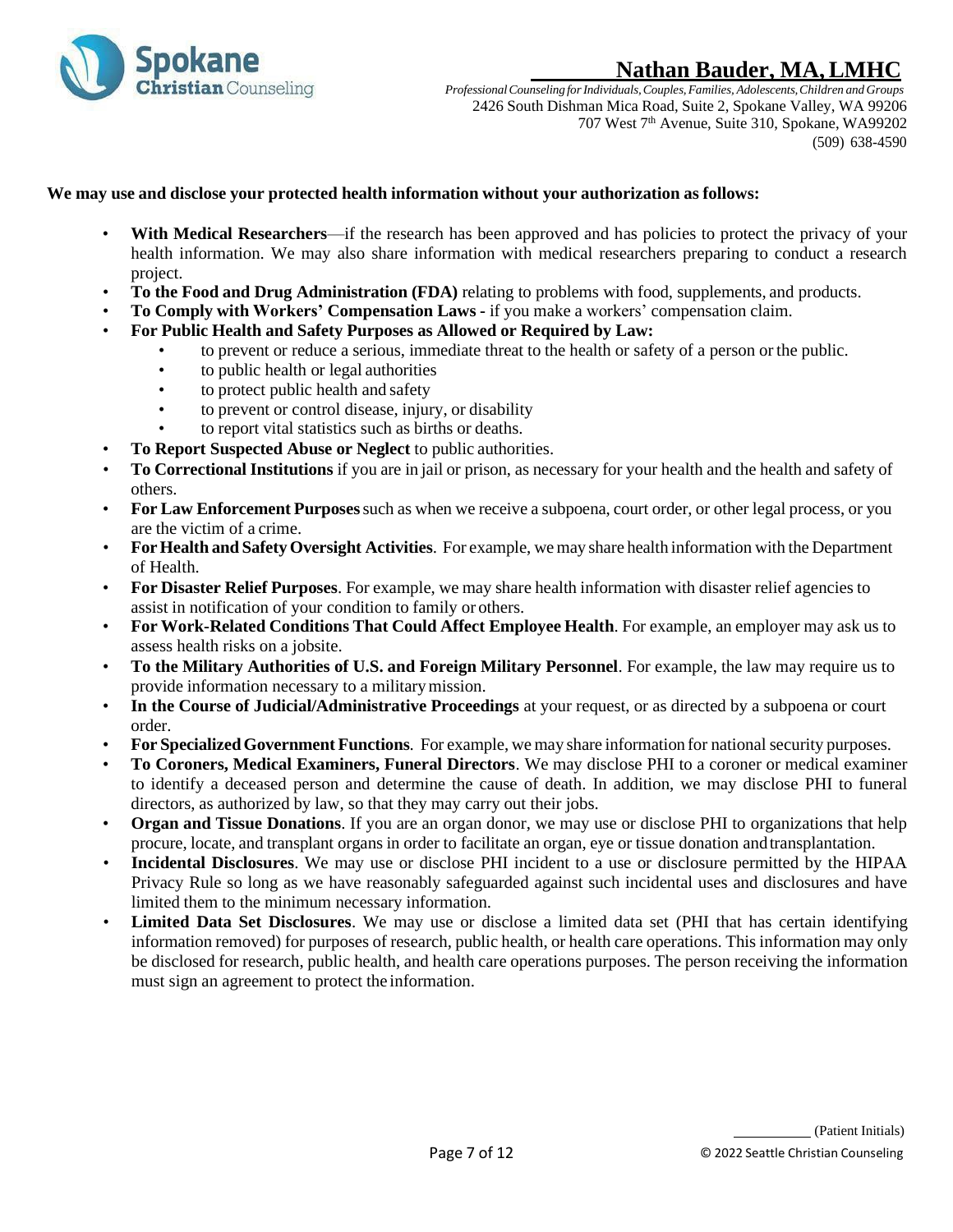

*ProfessionalCounseling forIndividuals,Couples,Families, Adolescents,Children and Groups* 2426 South Dishman Mica Road, Suite 2, Spokane Valley, WA 99206 707 West 7<sup>th</sup> Avenue, Suite 310, Spokane, WA99202 (509) 638-4590

### **SPECIAL AUTHORIZATIONS**

<span id="page-7-0"></span>Certain federal and state laws that provide special protections for certain kinds of personal health information call for specific authorizations from you to use or disclose information. When your personal health information falls under these special protections, we will contact you to secure the required authorizations to comply with federal and state laws such as:

- Uniform Health Care Information Act (RCW 70.02)
- Sexually Transmitted Diseases (RCW 70.24.105)
- Drug and Alcohol Abuse Treatment Records (RCW 70.96A.150)
- Mental Health Services for Minors (RCW 71.05.390-690)
- Communicable and Certain Other Diseases Confidentiality (WAC 246-100-016)
- Confidentiality of Alcohol and Drug Abuse Patients (42 CFR Part 2)

If we need your health information for any other reason that has not been described in this notice, we will ask for your written authorization before using or disclosing any identifiable health information about you. Most important, if you choose to sign an authorization to disclose information, you can revoke that authorization at a later time to stop any future use and disclosure.

### **Other Uses and Disclosures of Protected Health Information**

Uses and disclosures not in this Notice will be made only as allowed or required by law or with your written authorization.

**Effective Date:** , 20

#### **ACKNOWLEDGMENT OF RECEIPT OF NOTICE OF PRIVACY PRACTICES AND FINANCIAL AGREEMENT**

(Pursuant to the Health Insurance Portability and Accountability Act of 1996 (HIPAA) and RCW 70.02.120)

**Nathan Bauder** keeps a record of the health care services we provide you. You may ask to see and copy that record. You may also ask to correct that record. We will not disclose your record to others unless you direct us to do so or unless the law authorizes or compels us to do so. You may see your record or get more information about it by contacting our Privacy Officer. Written requests should be made to the Privacy Officer at the following address:

Nathan Bauder, MA, LMHC

707 West 7<sup>th</sup> Avenue, Suite 310 Spokane, WA 99202 Tel: (509) 265-7974

Our **Notice of Privacy Practices** describes in more detail how your health information may be used and disclosed, and how you can access your information.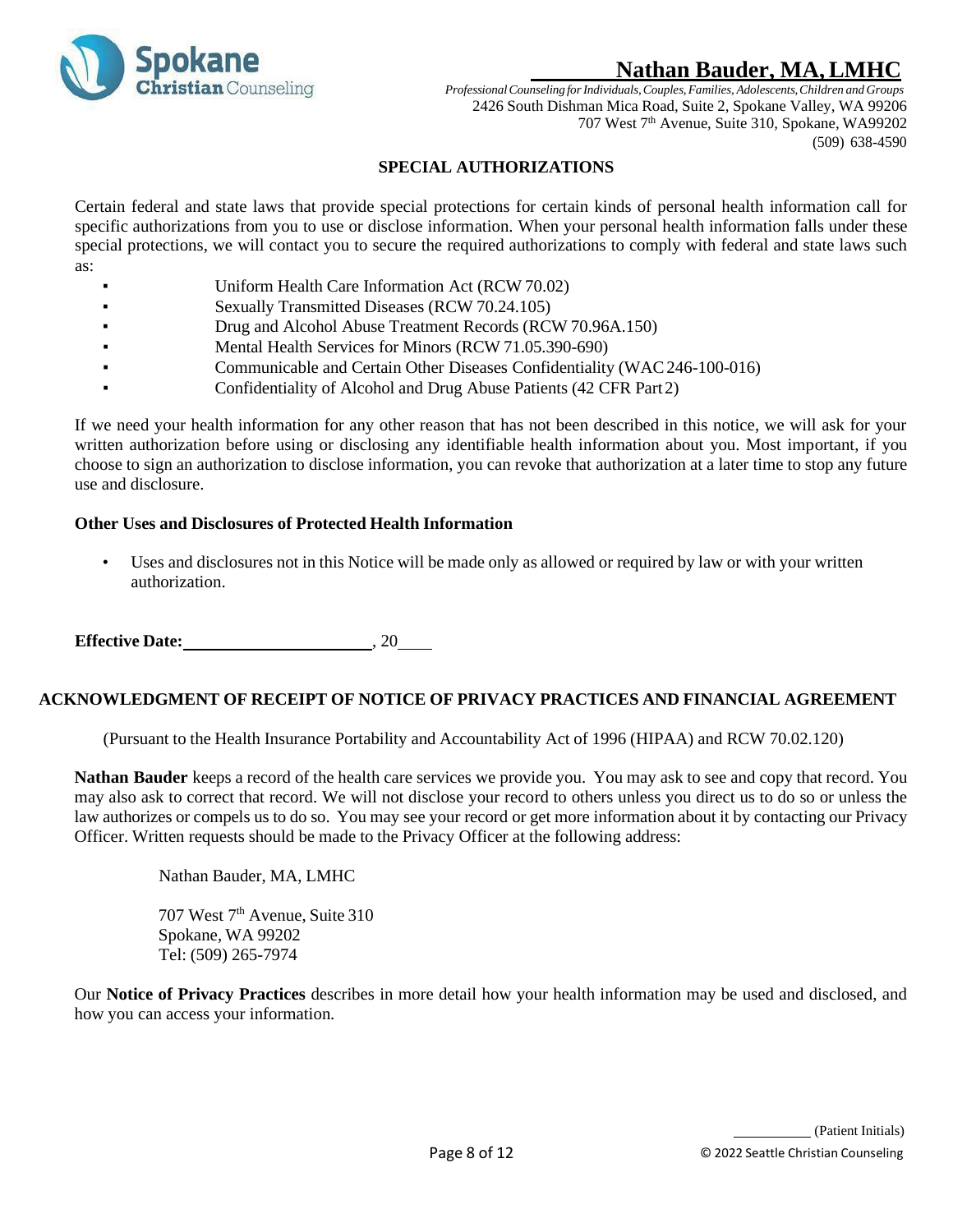

*ProfessionalCounseling forIndividuals,Couples,Families, Adolescents,Children and Groups* 2426 South Dishman Mica Road, Suite 2, Spokane Valley, WA 99206 707 West 7<sup>th</sup> Avenue, Suite 310, Spokane, WA99202 (509) 638-4590

### **ONLINE THERAPY INFORMED CONSENT-PART 1**

<https://doxy.me/nathanb>

<span id="page-8-0"></span>I hereby consent to engaging in telemedicine (also referred to as online therapy) with Nathan Bauder for psychotherapy services. I understand that "telemedicine" includes the practice of health care delivery, diagnosis, consultation, treatment, transfer of medical data, and education using interactive audio, video, or data communications.I understand that telemedicine also involves the communication of my medical/mental health information, both orally and visually, to health care practitioners located in Washington or outside of Washington.

#### **I understand that I have the following rights with respect to telemedicine:**

I have the right to withhold or withdraw consent at any time without affecting my right to future care or treatment; nor risking the loss or withdrawal of any program benefits to which I would otherwise be entitled.

The laws that protect the confidentiality of my medical information also apply to telemedicine. As such, I understand that the information disclosed by me during my therapy is generally confidential. However, there are both mandatory and permissive exceptions to confidentiality, including, but not limited to reporting child, elder, and dependent adult abuse; expressed threats of violence towards an ascertainable victim or myself; and where I make my mental or emotional state an issue in a legal proceeding. This information is detailed in the Notice of Privacy Practices that I received. I also understand that the dissemination of any personally identifiable images or information from the telemedicine interaction to researchers or other entities shall not occur without my written consent.

I accept that telemedicine does not provide emergency services. During our firstsession, Nathan Bauder and I will discuss an emergency response plan. If I am experiencing an emergency, I understand that I can call 911 or proceed to the nearest hospital emergency room for help. If I am having suicidal thoughts or making plans to harm myself, I can call the National Suicide Prevention Lifeline at 1-800-273-TALK (8255) for free 24-hour hotline support.

I understand that I have a right to access my medical information and copies of medical records in accordance with Washington and Washington law.

I understand that I may benefit from telemedicine, but that results cannot be guaranteed or assured. Advantages of telemedicine include but are not limited to increased access to a broader range or providers, elimination of transportation concerns such as access and cost, easier access for clients whose concerns around travel/anxiety/interaction would have prevented their access to services, reduced risk for medically fragile clients, increased comfort, and familiarity for clients in their ownenvironments.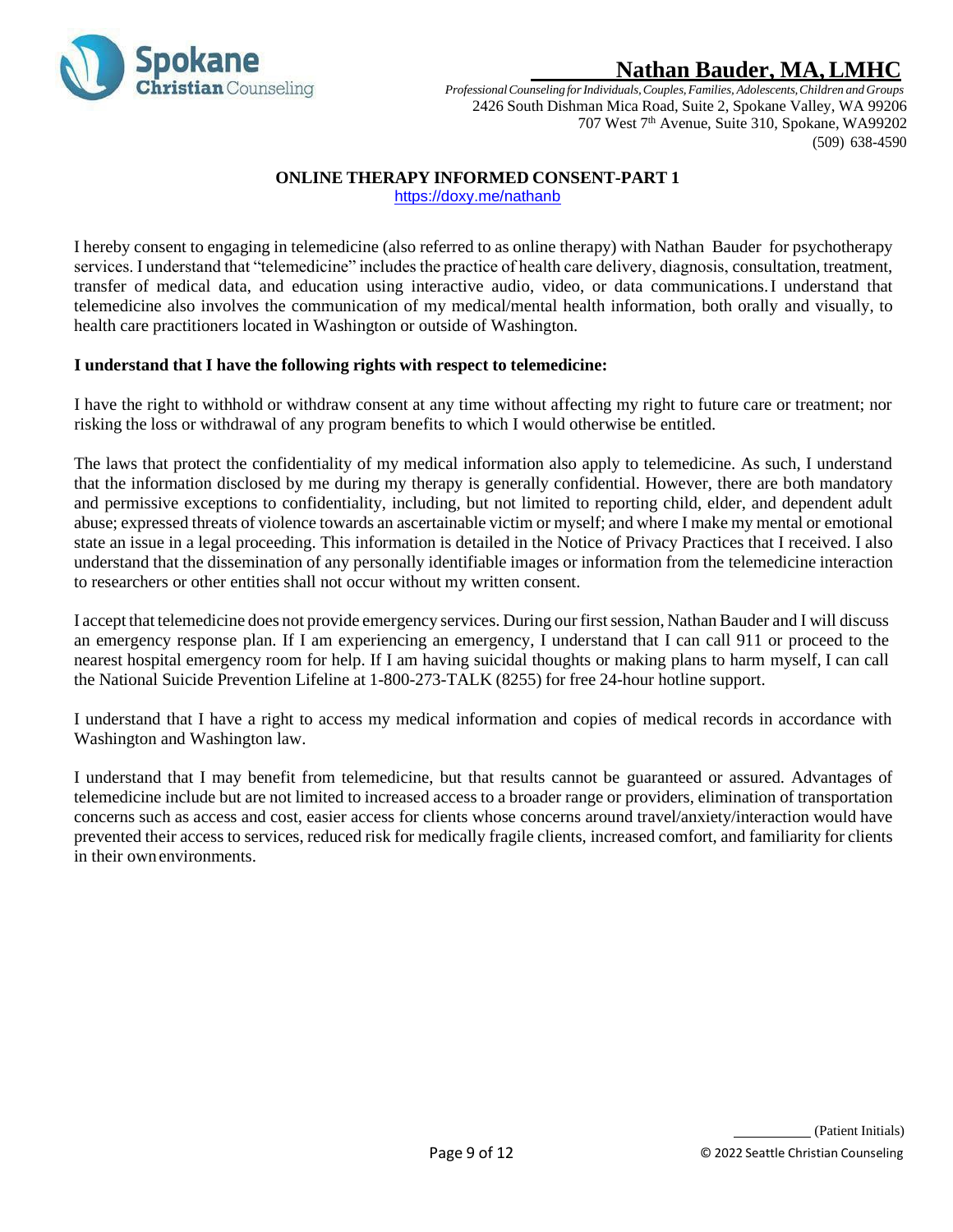

*ProfessionalCounseling forIndividuals,Couples,Families, Adolescents,Children and Groups* 2426 South Dishman Mica Road, Suite 2, Spokane Valley, WA 99206 707 West 7<sup>th</sup> Avenue, Suite 310, Spokane, WA99202 (509) 638-4590

### **ONLINE THERAPY INFORMED CONSENT PART-2**

<https://doxy.me/nathanb>

<span id="page-9-0"></span>I understand that telemedicine-based services and care may not be as complete as face-to-face services. I also understand that if my psychotherapist believes I would be better served by another form of psychotherapeutic services (e.g., face-to-face services) I will be referred to a psychotherapist who can provide such services in my area. Finally, I understand that there are potential risks and benefits associated with any form of psychotherapy, and that despite my efforts and the efforts of my psychotherapist, my condition may not be improved, and in some cases, may even get worse.

I understand that there are technological risks specific to telemedicine, including, but not limited to, the possibility, despite reasonable efforts on the part of my psychotherapist, that: the transmission of my medical information could be disrupted or distorted by technical failures; the transmission of my medical information could be interrupted by unauthorized persons; and/or the electronic storage of my medical information could be accessed by unauthorized persons. I understand that my risks of a privacy violation increase substantially when I enter information on a public access computer, use a computer that is on a shared network, allow a computer to "auto- remember" usernames and passwords, or use my work computer for personal communications; and that I am solely responsible for securing this end of our interaction.

#### **I understand that I am responsible for:**

- (1) Providing the necessary computer, telecommunications equipment for my telemedicine,
- (2) Personal security and or protection on my computer,
- (3) Location with sufficient lighting and privacy that is free from distractions or intrusions,
- (4) Reliable and secure high-speed internet connection.
- (5) Backup form of communication (handy and on record) if the internet connection fails.

After we connect, I will help my therapist complete a check-in to ascertain the immediate suitability of telemedicine by verifying my name, location, whether I am in a situation conducive to a private, uninterrupted session, and my readiness to proceed. I will maintain current local emergency contact information with my therapist.

#### **I have read and understand the information provided above.**

Patient Name:

Patient Signature:

Date<sup>·</sup>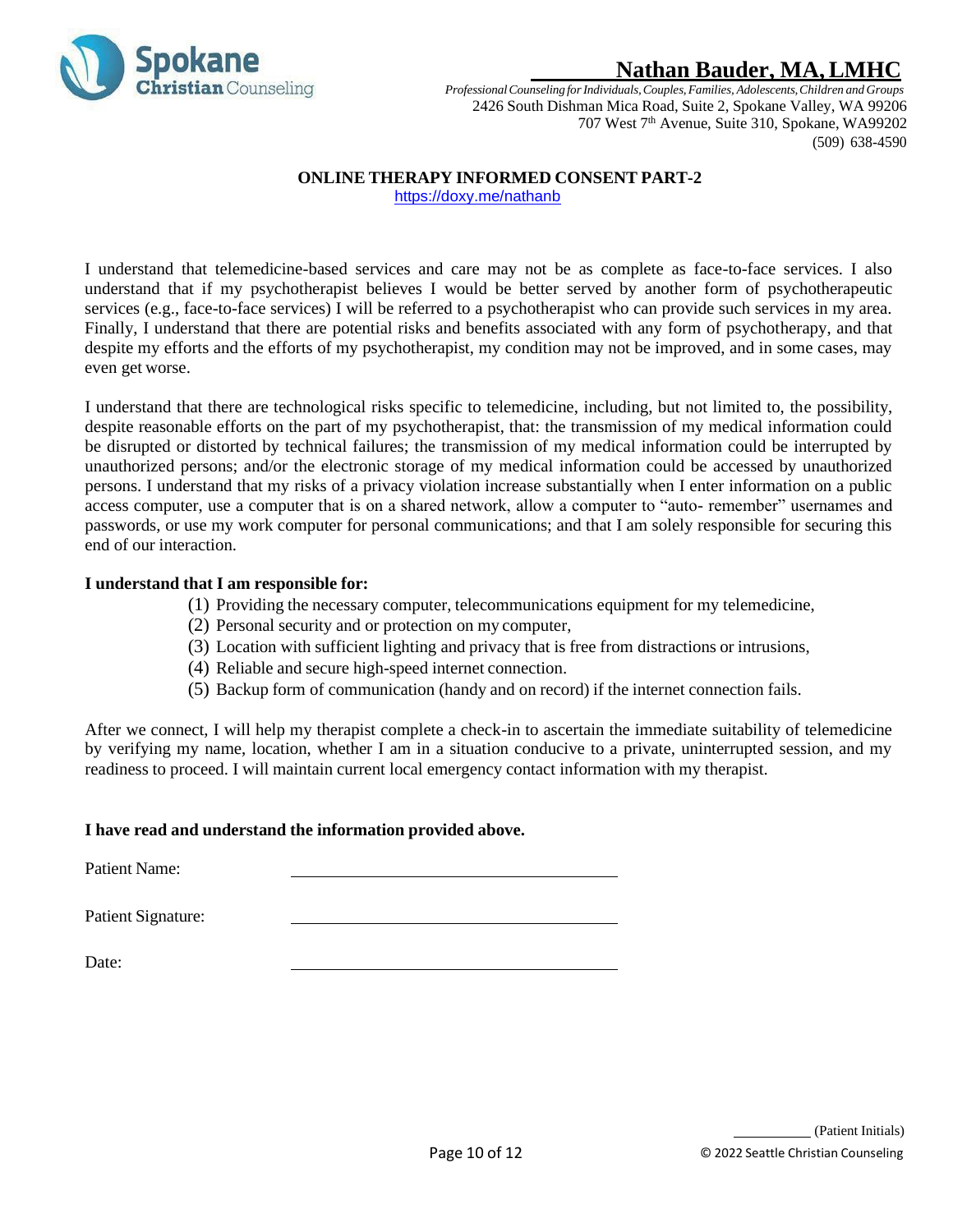

*ProfessionalCounseling forIndividuals,Couples,Families, Adolescents,Children and Groups* 2426 South Dishman Mica Road, Suite 2, Spokane Valley, WA 99206 707 West 7<sup>th</sup> Avenue, Suite 310, Spokane, WA99202 (509) 638-4590

### **PATIENT ACKNOWLEDGMENT**

#### <span id="page-10-0"></span>**BY MY SIGNATURE BELOW I ACKNOWLEDGE RECEIPT OF THE NOTICE OF PRIVACY PRACTICES.**

**VERIFICATION OF MEDICAL CONSENT:** I, the undersigned, hereby agree and consent to the plan of care proposed to me by the Covered Entity. I understand that I, or my authorized representative, have the right to decide whether to accept or refuse medical care. I will ask for any information I want to have about my medical care and will make my wishes known to the Covered Entity and/or its staff. The Covered Entity shall not be liable for the acts or omissions of others.

**AUTHORIZATION TO RELEASE INFORMATION – IF APPLICABLE:** I, the undersigned, hereby authorize the Covered Entity and/or its staff, to the extent required to assure payment, to disclose any diagnosis and pertinent medical information to a designated person, corporation, governmental agency or third party payer which is liable to the Covered Entity for the Covered Entity's charges or who may be responsible for determining the necessity, appropriateness, or amount related to the Covered Entity's treatment or charges, including medical service companies, insurance companies, workmen's compensation carriers, Social Security Administration, intermediaries, and the State Department of Health and Human Services when the patient is a Medicaid or Medicare recipient. This consent shall expire upon final payment relative to my care.

#### **FINANCIAL AGREEMENT:**

**PRIVATE PAY:** I, the undersigned, hereby agree, whether signing as agent or as a patient, to be financially responsible to the Covered Entity for all charges not paid by insurance. I understand this amount is due at the beginning of the session.

**INSURANCE COVERAGE – IF APPLICABLE:** I certify that the information given to me in applying for payment under government or private insurance is correct. I hereby assign payment directly to the Covered Entity for benefits otherwise payable to me. Any portion of charges not paid by the insurance company will be billed to me and is then due and payable within thirty (30) days of invoice. I understand the Covered Entity will verify my insurance coverage but that this does not guarantee payment by the insurance company and I will be responsible for all non-covered charges. I understand that it is my responsibility to determine the coverage limits of my insurance.

I understand a minimum monthly fee of 1% (annual rate of 12%) may be charged for late payment on all balances not covered by insurance. This is in addition to a charge for reasonable attorney fees, court costs, and collection agency expenses incurred to collect the amount due.

Patient or legally authorized individual signature Date

Printed name if signed on behalf of the patient Relationship

(parent, legal guardian, personal representative)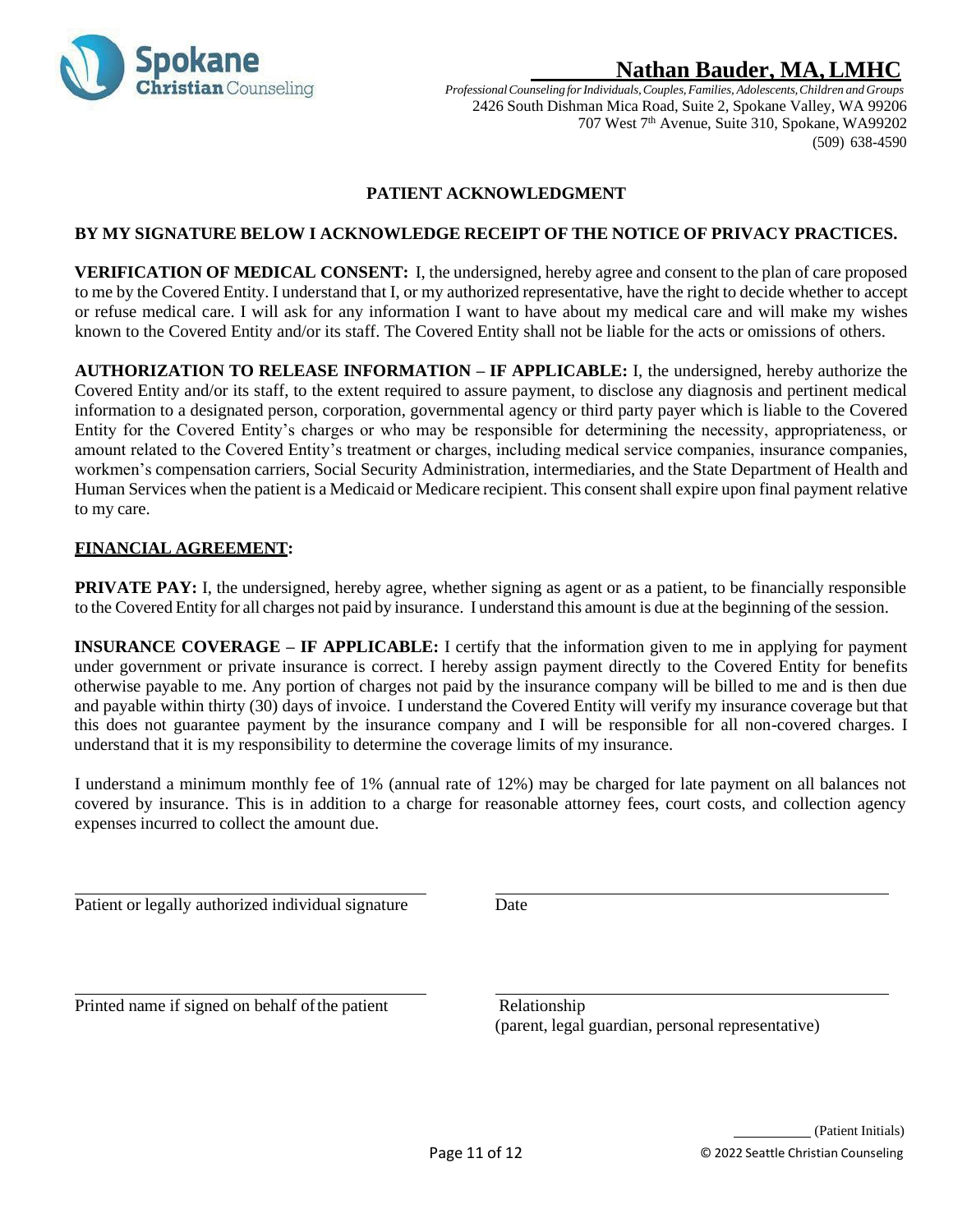

*ProfessionalCounseling forIndividuals,Couples,Families, Adolescents,Children and Groups* 2426 South Dishman Mica Road, Suite 2, Spokane Valley, WA 99206 707 West 7<sup>th</sup> Avenue, Suite 310, Spokane, WA99202 (509) 638-4590